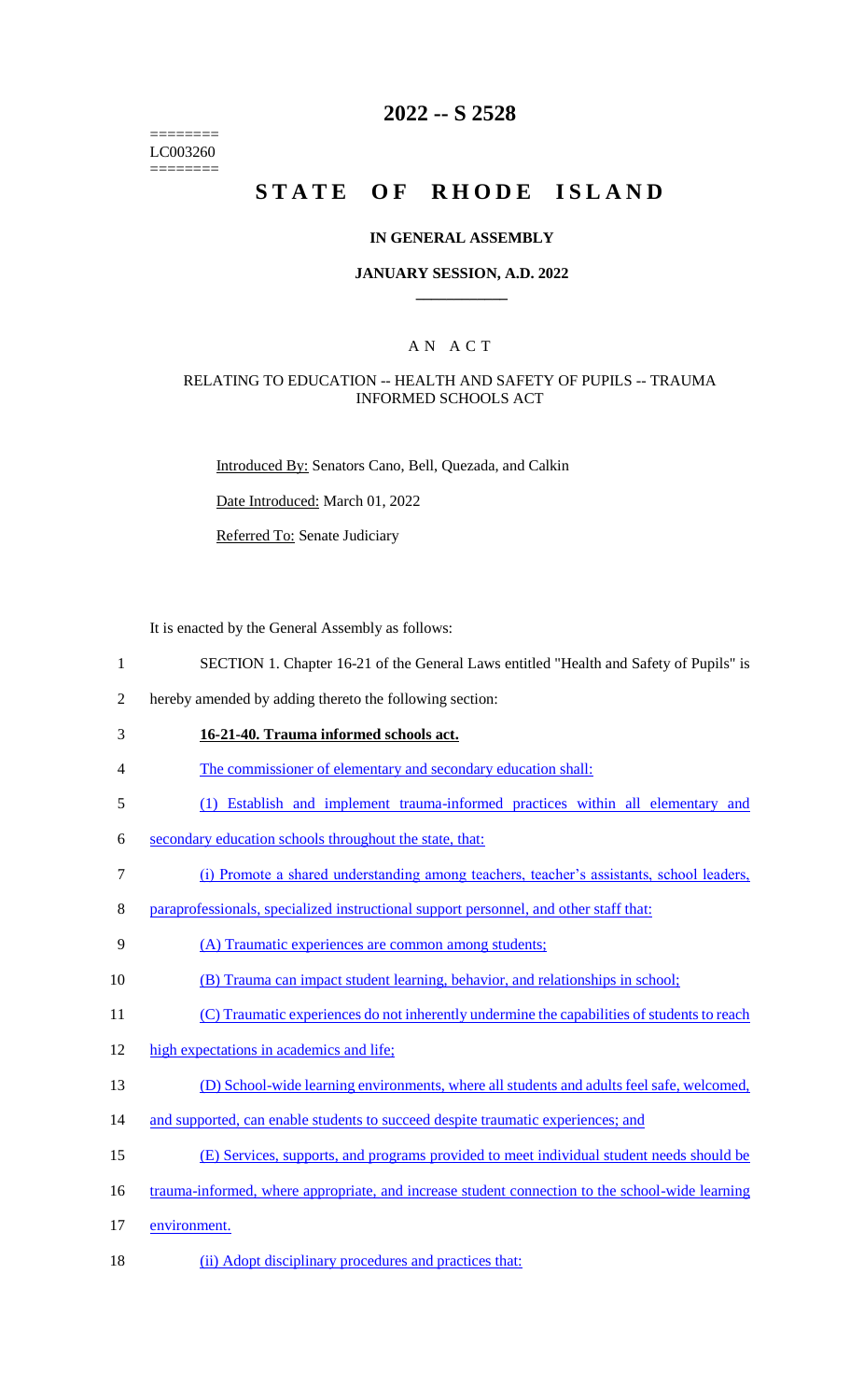(A) Accompany disciplinary actions with holistic assessments and positive behavioral interventions and supports to address the underlying causes of student behavior, including trauma; (B) Avoid harsh, punitive, or exclusionary disciplinary practices; (C) Utilize evidence-based restorative practices that build a culture of trust; and (D) Do not discriminate on the basis of race, color, national origin, sex (including sexual orientation or gender identity), disability, English proficiency status, migrant status, or age. (iii) Implement activities that engage teachers, teacher's assistants, school leaders, paraprofessionals, specialized instructional support personnel, and other staff, in a process of school-based planning to: 10 (A) Promote a school-wide culture of acceptance; 11 (B) Help all students feel safe and connected to the school community; (C) Support all students to form positive relationships with adults and peers, understand 13 and manage emotions, achieve success academically and in extracurricular areas, and experience 14 physical and psychological health and well-being; (D) Promote teamwork and effective communication among all staff and shared 16 responsibility for every student; (E) Integrate evidence-based practices that build social-emotional skills into rigorous 18 academic instruction; and (F) Recognize and prevent adult implicit bias. SECTION 2. This act shall take effect upon passage.

======== LC003260 ========